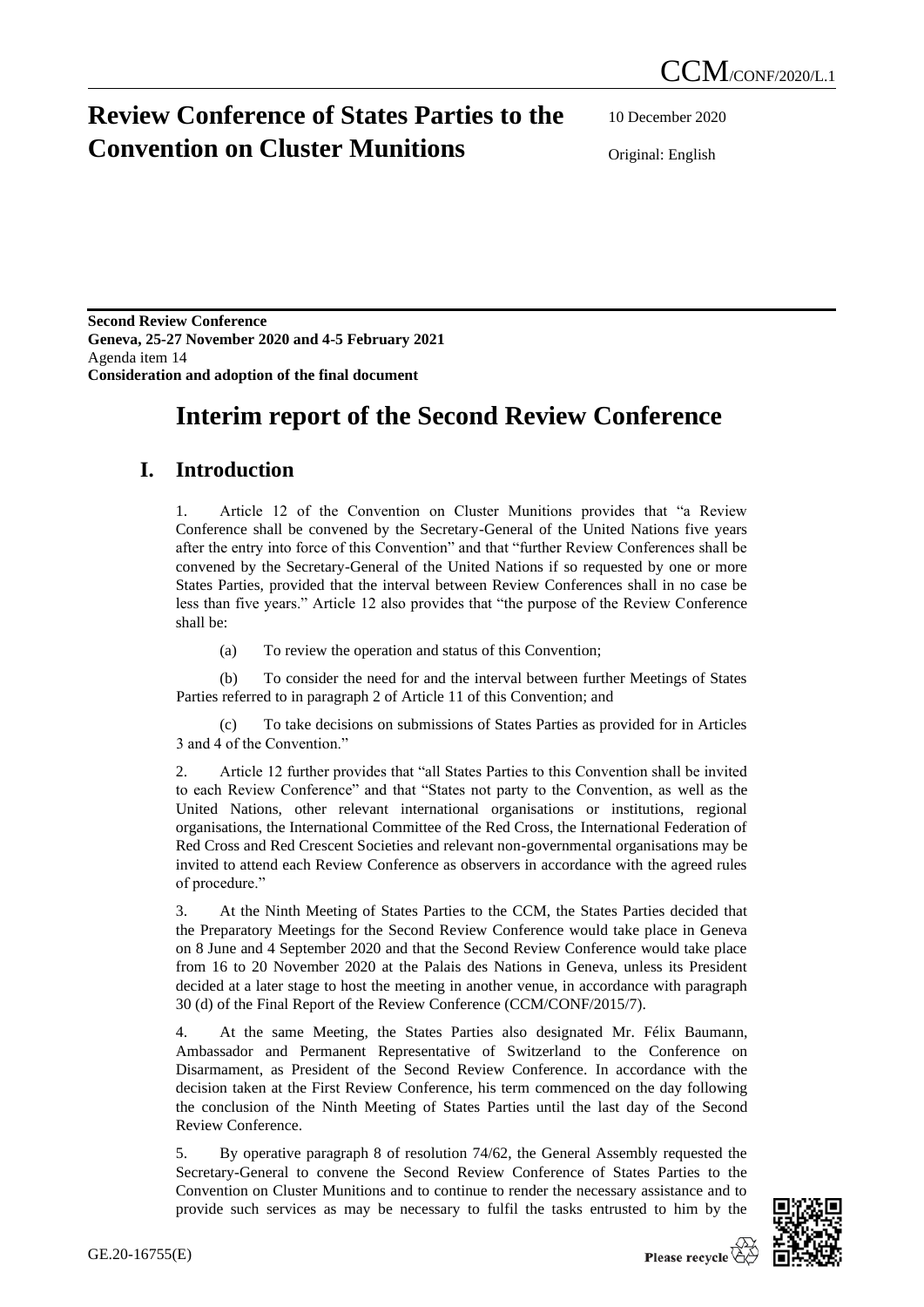Convention and the relevant decisions of the First Review Conference. Accordingly, the Secretary-General of the United Nations convened the First and Second Preparatory Meetings and the Second Review Conference and invited all States Parties, as well as States not parties to the Convention, to participate in the Meetings.

6. Due to the impact of the COVID 19 related measures, the First Preparatory Meeting planned on 8 June 2020 could not take place. On that day, the President held an informal virtual briefing through WebEx instead. Through a silence procedure that lasted from 29 May to 4 June 2020, the States Parties agreed to postpone the date of this Meeting, which was subsequently confirmed through a further silence procedure that lasted from 9 to 16 June 2020, as 29 June 2020. The First Preparatory Meeting was therefore held on that date.

7. The Second Preparatory Meeting took place on 4 September 2020.

8. Following a silence procedure that lasted from 6 to 13 February 2020, States Parties agreed that the Second Review Conference would take place from 23 to 27 November 2020. Following a silence procedure that lasted from 6 to 10 November 2020, States Parties agreed that the Second Review Conference would take place in two parts: from 25 to 27 November 2020 in virtual format and from 4 to 5 February 2021 in hybrid format at the Palais des Nations in Geneva, Switzerland.

#### **II. Organization of the Second Review Conference**

9. The first part of the Second Review Conference of States Parties to the Convention on Cluster Munitions was held in Geneva from 25 to 27 November 2020.

10. Ms. Sheila N. Mweemba, Director of the Implementation Support Unit (ISU) of the Convention on Cluster Munitions, participated in the work of the Conference.

11. Ms. Silvia Mercogliano, Political Affairs Officer, Conference on Disarmament Secretariat and Conference Support Branch of the United Nations Office for Disarmament Affairs served as Secretary of the Conference.

12. The following States Parties to the Convention participated in the work of the Conference: Afghanistan, Albania, Australia, Austria, Belgium, Bolivia (Plurinational State of), Bosnia and Herzegovina, Botswana, Bulgaria, Burkina Faso, Canada, Chile, Colombia, Costa Rica, Côte d'Ivoire, Croatia, Cuba, Czech Republic, Ecuador, El Salvador, France, Germany, Holy See, Honduras, Iraq, Ireland, Italy, Japan, Lao People's Democratic Republic, Lithuania, Madagascar, Maldives, Malta, Mauritania, Mexico, Montenegro, Namibia, Netherlands, New Zealand, Nicaragua, North Macedonia, Norway, Panama, Paraguay, Peru, Philippines, Portugal, Republic of Moldova, Slovakia, Slovenia, South Africa, Spain, Sri Lanka, State of Palestine, Sweden, Switzerland, Tunisia, United Kingdom of Great Britain and Northern Ireland, Uruguay, and Zambia.

13. The following States signatories to the Convention participated in the work of the Conference as observers: Angola, Cyprus, and Indonesia.

14. Argentina, Armenia, Azerbaijan, China, Finland, Kazakhstan, Libya, Morocco, Myanmar, Serbia, Sudan, Thailand, and Yemen also participated in the work of the Conference as observers.

15. The Cluster Munition Coalition (CMC), Geneva International Centre for Humanitarian Demining (GICHD), International Committee of the Red Cross (ICRC), International Federation of Red Cross and Red Crescent Societies (IFRC), United Nations Mine Action Service (UNMAS) and United Nations Office for Disarmament Affairs (UNODA) also participated in the work of the Conference as observers, pursuant to rule 1 (2) of the rules of procedure.

16. The European Union, Handicap International (Humanity & Inclusion), James Madison University, Mines Advisory Group (MAG), Norwegian People's Aid and The HALO Trust also took part in the work of the Conference as observers, pursuant to rule 1 (3) of the rules of procedure.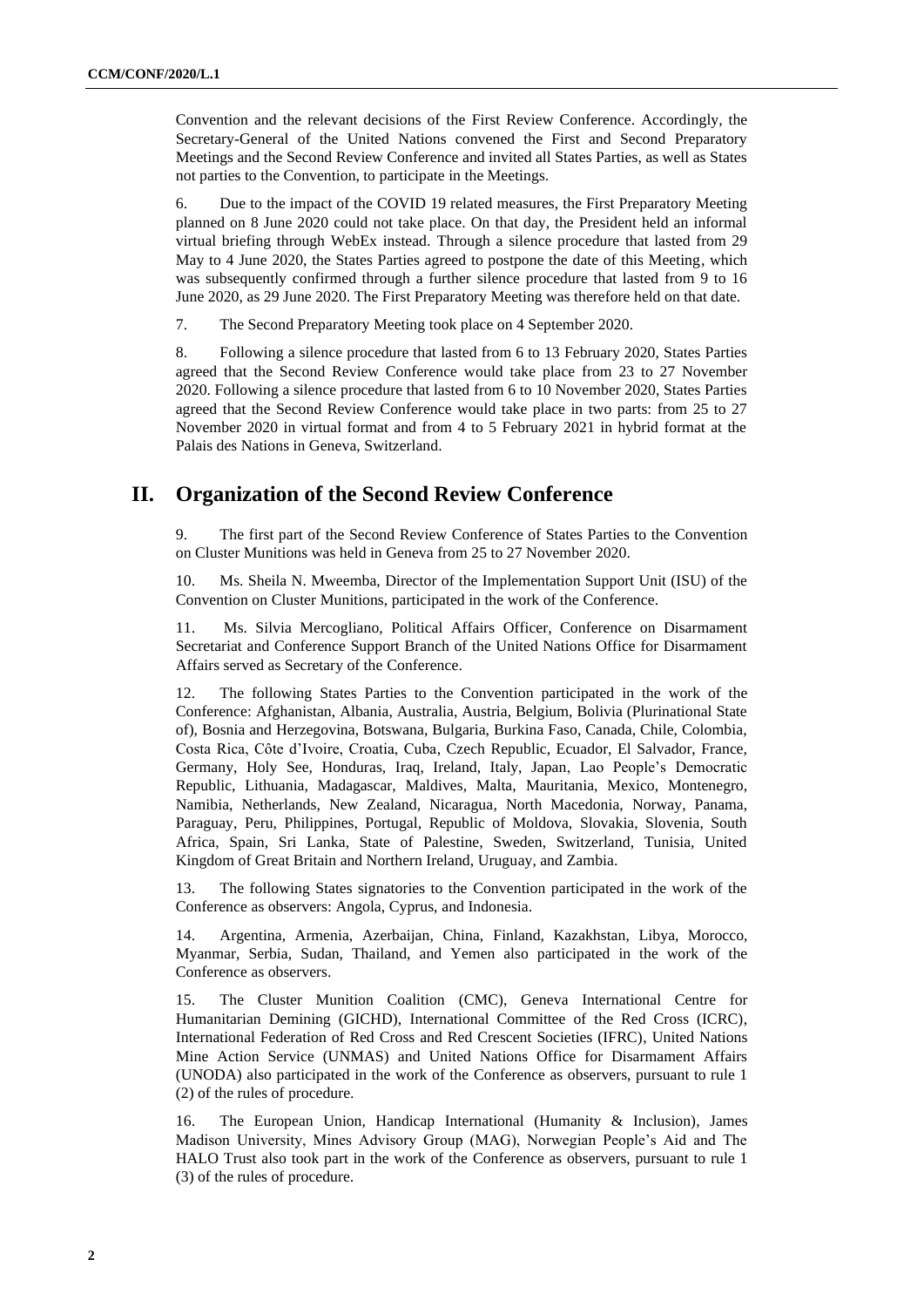#### **III. Work of the Second Review Conference**

17. On 25 November 2020, the first part of the Second Review Conference was opened by Mr. Félix Baumann, Ambassador and Permanent Representative of Switzerland to the Conference on Disarmament and President of the Second Review Conference.

18. The Conference held nine formal plenary meetings in virtual format.

19. On 25 November 2020, Ms. Izumi Nakamitsu High Representative for Disarmament Affairs, delivered a video message to the Conference.

20. On the same day, Mr. Chue Por, a cluster munitions survivor, delivered a video message to the Conference.

21. On the same day, the Conference confirmed Ms. Radha Day, Chief of Service, a.i., Conference on Disarmament Secretariat and Conference Support Branch of the United Nations Office for Disarmament Affairs, as Secretary-General of the Conference.

22. On the same day, and pursuant to the recommendation of States Parties at the First Preparatory meeting, the Netherlands, Germany, Nicaragua and Sri Lanka were elected Vice-Presidents of the Conference.

23. The provisional agenda, (CCM/CONF/2020/1) and provisional programme of work for the first part of the Conference (CCM/CONF/2020/16) were circulated by the Secretariat prior to the Conference and were subsequently adopted by the Conference on 25 November. On the same day, the Conference also confirmed the rules of procedure as contained in document CCM/MSP/2010/3, *mutatis mutandis*.

24. A list of documents submitted to the first part of the Second Review Conference is contained in the annex to this report. These documents are available through the United Nations Official Documents System (http://documents.un.org).

#### **IV. Decisions and recommendations**

25. The Conference thanked Switzerland for its efforts that led to the adoption of General Assembly resolution 75/62 entitled "Implementation of the Convention on Cluster Munitions", which was adopted without any votes against for the first time.

26. The Conference welcomed the accession of Maldives, Niue and St. Lucia as well as the ratification of Sao Tome and Principe and reiterated the importance of universalization efforts. The Conference also expressed its appreciation for the efforts made by Chile and the Philippines as Coordinators on Universalization. The Conference considered the progress and challenges to the Convention's universalization and welcomed the steps outlined by the coordinators on Universalization in the paper entitled "Ways Forwards on Universalisation of the Convention on Cluster Munitions (CCM/CONF/2020/12).

27. The Conference welcomed the continued progress registered in stockpile destruction which saw the number of States Parties with this obligation reduced from 13 in 2015 to five in 2020. The Conference also thanked Australia and Austria, Coordinators on Stockpile Destruction and Retention, for the efforts in advancing implementation of this obligation.

28. The United Kingdom of Great Britain and Northern Ireland, having declared its compliance with Article 3 at the Fifth Meeting of States Parties, informed States Parties that previously unknown stockpiles had been discovered by a private organisation and reported to its Ministry of Defence, and that a provisional plan for destruction of these previously unknown stockpiles was underway and was expected to be completed before the Tenth Meeting of States Parties.

29. The Conference assessed the request submitted by Bulgaria for an extension of its deadline to complete the destruction of all its cluster munition stockpiles in accordance with Article 3.2 of the Convention and recommended to take a decision to grant the request for an extension until 1 October 2022.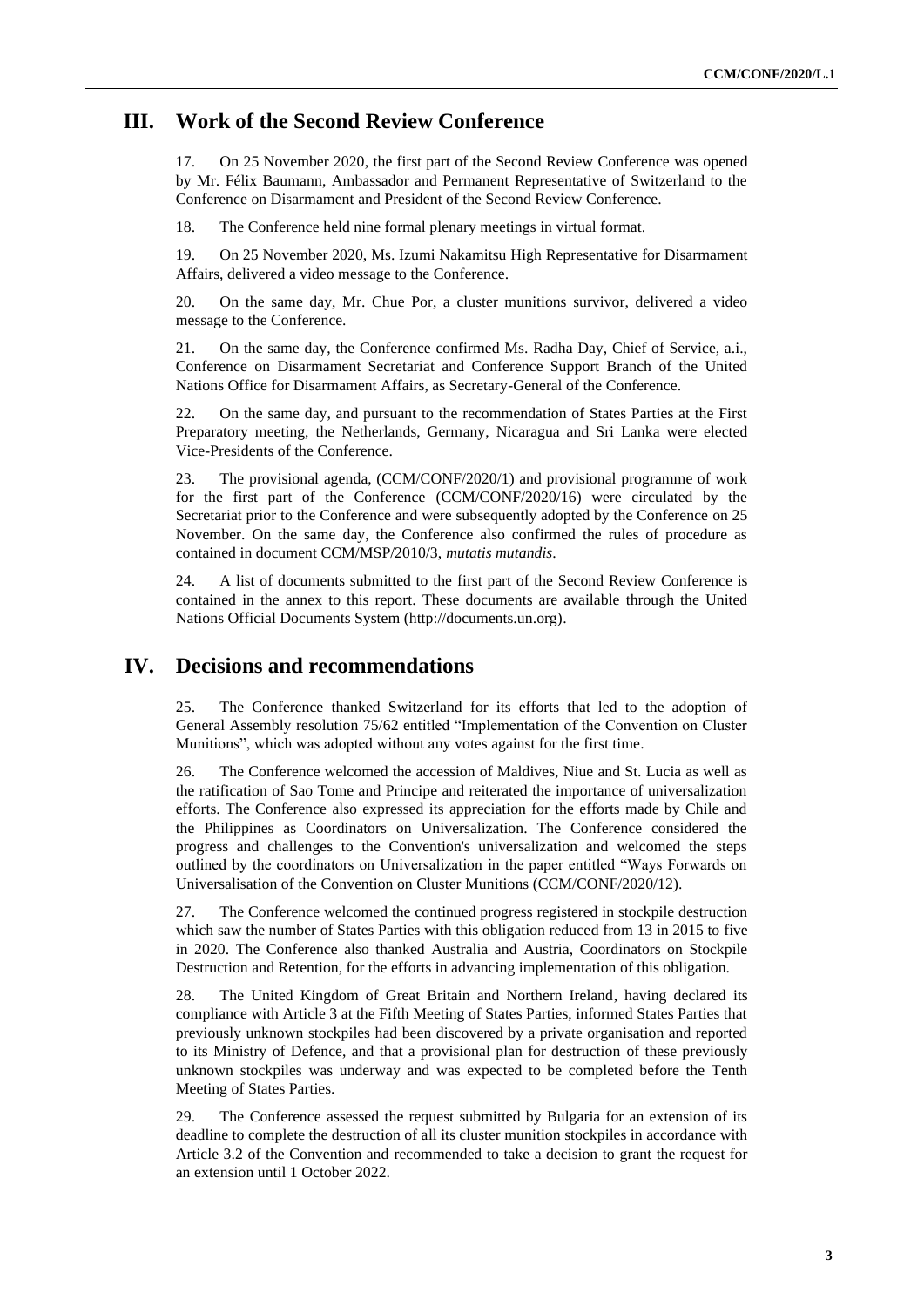30. In recommending to take a decision to grant the request, the Conference acknowledged Bulgaria's compliance with the recommendations of the Ninth Meeting of States Parties (9MSP) by providing a detailed project management and work plan in its updated extension request to be considered at the Second Review Conference.

31. In recommending to take a decision to grant the request, the Conference noted that Bulgaria had selected a contractor and provided a work plan for the destruction of Lots 1 and 2 that is workable and lends itself to be monitored. The Conference recommended that Bulgaria provide a work plan for Lot 3 of similar detail as soon as it is possible.

32. In recommending to take a decision to grant the request, the Conference commended Bulgaria for securing the necessary funding to destroy all the cluster munitions held by the Bulgarian Armed Forces.

33. In recommending to take a decision to grant the request, the Conference noted that Bulgaria had highlighted possible delays to transportation and destruction activities that could occur due to the COVID-19 pandemic.

34. In this regard, the Conference noted that the Convention would benefit from Bulgaria reporting annually through Article 7 reports and at Meetings of States Parties on the following:

(a) Progress made on the destruction of its cluster munition stockpiles relative to the projections Bulgaria made in its extension request;

- (b) Updated information on the use of its retained submunitions;
- (c) Detailed work plan for the subsequent year;
- (d) Other relevant information.

35. In addition to reporting as requested above, the Conference noted the importance of Bulgaria keeping the States Parties regularly apprised of other pertinent developments regarding the implementation of Article 3 during the period covered by the request and other commitments made in the request at Meetings of States Parties as well as through its Article 7 reports due before 30 April every year.

36. The Conference assessed the request submitted by Peru for an extension of its deadline to complete the destruction of all its cluster munition stockpiles in accordance with Article 3.2 of the Convention and recommended to take a decision to grant the request for an extension of 37 months until 1 April 2024.

37. In recommending to take a decision to grant the request, the Conference noted that Peru had highlighted the obstacles it has encountered in the implementation of its Article 3 obligations and how it has adequately mitigated these challenges.

38. In recommending to take a decision to grant the request, the Conference noted that Peru had provided a practical work plan that would ensure the full and expedient implementation of its Article 3 obligations.

39. In recommending to take a decision to grant the request, the Conference commended Peru for securing the necessary technical and financial assistance necessary to destroy all the cluster munitions held by the Peruvian Air Force.

40. In recommending to take a decision to grant the request, the Conference noted that Peru highlighted factors which could impact the implementation of the destruction activities such as the remoteness of the air bases, the deficit of trained personnel, weather conditions, natural disasters and the COVID-19 Pandemic. The Conference encouraged Peru to continue informing States Parties on the developments in this regard.

41. In this regard, the Conference noted that the Convention would benefit from Peru reporting annually through Article 7 reports and at Meetings of States Parties on the following:

- (a) Progress made relative to the projections Peru made in its extension request;
- (b) Updated information on remaining stockpiles;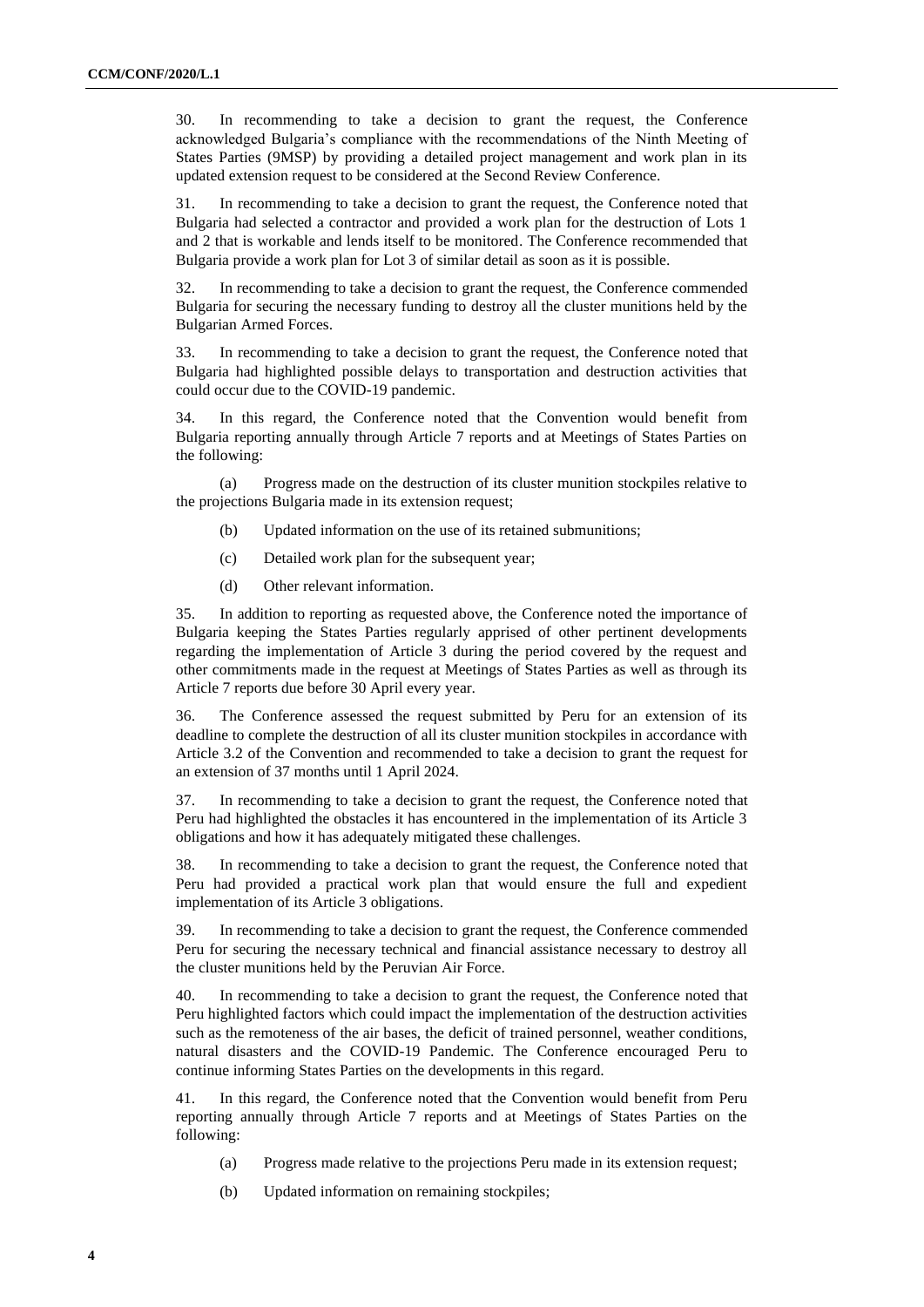(c) Updated detailed plan for the subsequent year, if possible, for the following years;

(d) Resource mobilization efforts including external financing received, and resources made available by the Government of Peru to support implementation efforts;

(e) Other relevant information.

42. The Analysis Group welcomed Peru's close and continued contact with the CCM coordinators on stockpile destruction and the ISU. In this regard, the Analysis Group strongly encouraged Peru to inform States Parties as soon as possible should there be any impediment to the implementation of its work plan and to provide such information in a timely manner.

43. The Analysis Group noted the importance, in addition to Peru reporting to the States Parties as noted above, of keeping the States Parties regularly apprised of other pertinent developments regarding the implementation of Article 3 during the period covered by the request at Meeting of States Parties.

44. The Conference expressed appreciation for the work of Afghanistan and Sweden, Coordinators on Clearance and destruction of cluster munition remnants and risk reduction education and welcomed progress in this area for the efforts to engage with States Parties with Article 5 commitments to advance implementation of this obligation.

45. The Conference also welcomed the declaration of compliance by Croatia and Montenegro with regard to their Article 4 clearance obligations ahead of their 1 August 2020 deadline and for the submission of a voluntary "declaration of compliance with Article 4 of the Convention."

46. The Conference assessed the request submitted by Bosnia and Herzegovina for an extension of its deadline for completing the clearance and destruction of cluster munition remnants in accordance with Article 4.1 of the Convention, and recommended to take a decision to grant the request for an extension of 18 months until 1 September 2022.

47. In recommending to take a decision to grant the request, the Conference noted that Bosnia and Herzegovina had highlighted factors which could reduce the clearance rate such as that of mixed contamination by mines and cluster munitions as well as the mixed contamination by depleted uranium and cluster munitions. The Conference acknowledged that Bosnia and Herzegovina had taken these challenges into consideration in its work plan.

48. In this regard, the Conference noted that the Convention would benefit from Bosnia and Herzegovina reporting annually through Article 7 reports due before 30 April every year and at the Tenth Meeting of States Parties on the following:

(a) Progress made by Bosnia and Herzegovina on the implementation of the work plan provided in its extension request;

(b) Resource mobilization efforts including external financing received, and resources made available by Bosnia and Herzegovina to support implementation efforts;

(c) Other relevant information.

49. In addition to reporting as requested above, the Conference noted the importance of Bosnia and Herzegovina keeping the States Parties regularly apprised of any other pertinent developments as necessary.

50. The Conference assessed the request submitted by Chile for an extension of its deadline for completing the clearance and destruction of cluster munition remnants in accordance with Article 4.1 of the Convention, and recommended to take a decision to grant the request for an extension of 12 months up to 1 June 2022 pending the provision of a detailed work plan and budget to be included in a subsequent extension request to be considered at the Tenth Meeting of States Parties.

51. In recommending to take a decision to grant the request, the Conference noted that the technical survey should provide a clear baseline on the remaining cluster munition contaminated areas to be cleared.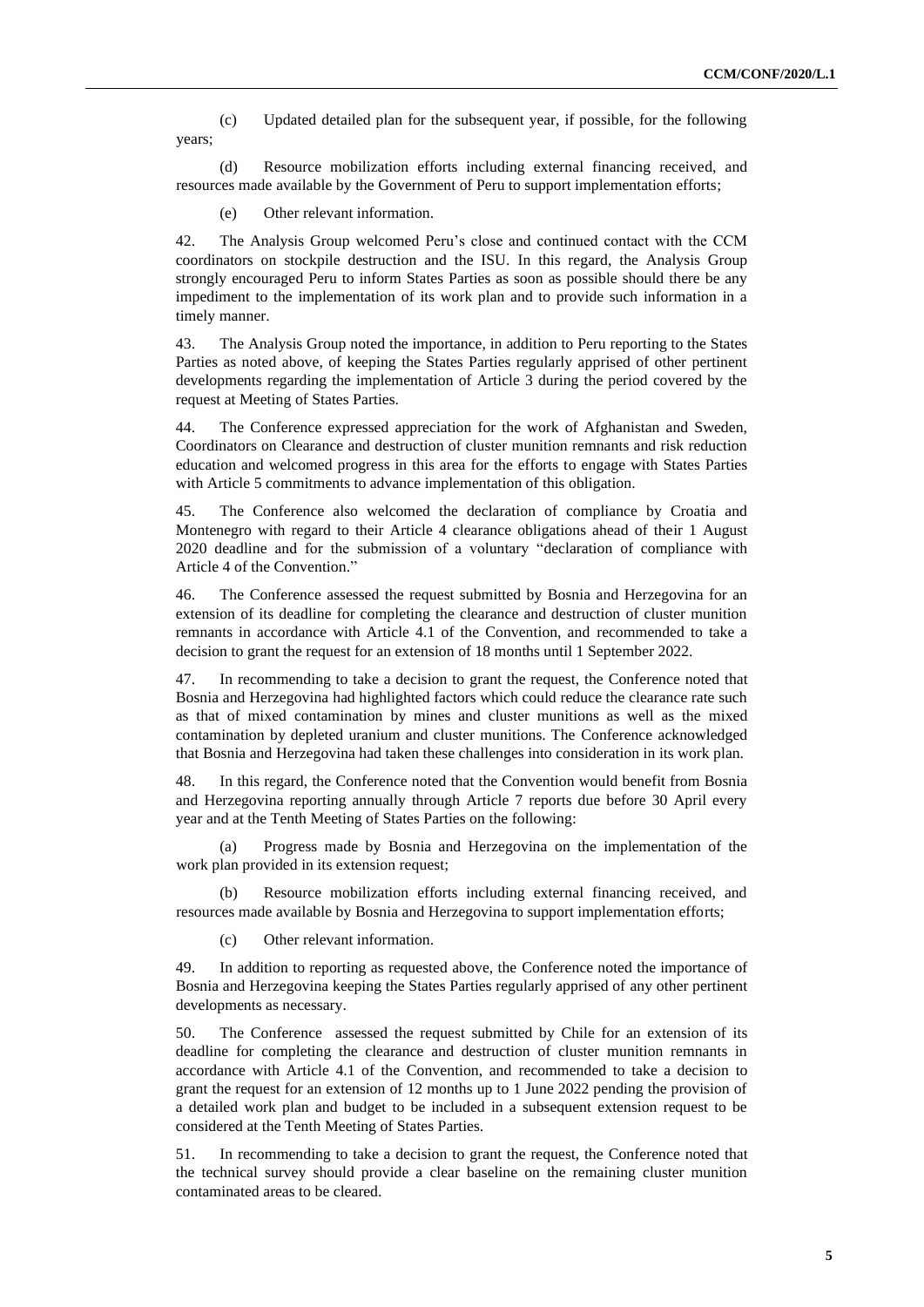52. In recommending to take a decision to grant the request, the Conference recommended that Chile regularly reports to States Parties on the outcomes of the technical survey and provides a costed workplan, resource mobilization plan, and annual work schedule broken down by month for the next extension period.

53. In this regard, the Conference noted that the Convention would benefit from Chile reporting annually through Article 7 reports and at Meetings of States Parties on the following:

(a) Progress made relative to the technical survey to be undertaken as indicated in its extension request;

(b) Updated information on remaining contamination based on the findings of the technical survey;

(c) A detailed work plan and budget for the subsequent year;

(d) Resource mobilization efforts including international cooperation and assistance received, and resources made available by the Government of Chile to support implementation efforts;

(e) Other relevant information.

54. In addition to reporting as requested above, the Conference noted the importance of Chile keeping the States Parties regularly apprised of other pertinent developments regarding the implementation of Article 4 during the period covered by the request and other commitments made in the request at Meetings of States Parties as well as through its Article 7 reports due before 30 April every year.

55. The Conference assessed the request submitted by Lebanon for an extension of its deadline for completing the clearance and destruction of cluster munition remnants in accordance with Article 4.1 of the Convention and recommended to take a decision to grant the request for an extension until 1 May 2026.

56. In recommending to take a decision to grant the request, the Conference noted that Lebanon highlighted factors which could limit the amount of land cleared on an annual basis such as diversion of funding and the problem of difficult terrain and adverse weather conditions. The Conference acknowledged that while Lebanon had taken these challenges into consideration in its plan, not all contingencies can be predicted.

57. In recommending to take a decision to grant the request, the Conference commended Lebanon's commitment to performing non-technical survey (NTS) and technical survey (TS) as required, and recommends Lebanon to regularly report to States Parties on the outcomes and to provide an updated workplan, schedule and budget that takes into account the prevailing circumstances.

58. In this regard, the Conference noted that the Convention would benefit from Lebanon reporting annually through Article 7 reports and at Meetings of States Parties or Review Conferences on the following:

(a) Progress made relative to the projections Lebanon made in its extension request;

(b) Updated information on remaining contamination;

(c) Updated detailed plan for the subsequent year, if possible, also for the following years;

(d) Resource mobilization efforts including external financing received, and resources made available by the Government of Lebanon to support implementation efforts;

(e) Information on Lebanon's efforts on addressing the challenge of difficult terrain before the end of the extension period;

(f) Other relevant information.

59. In addition to reporting as requested above, the Conference noted the importance of Lebanon keeping the States Parties regularly apprised of other pertinent developments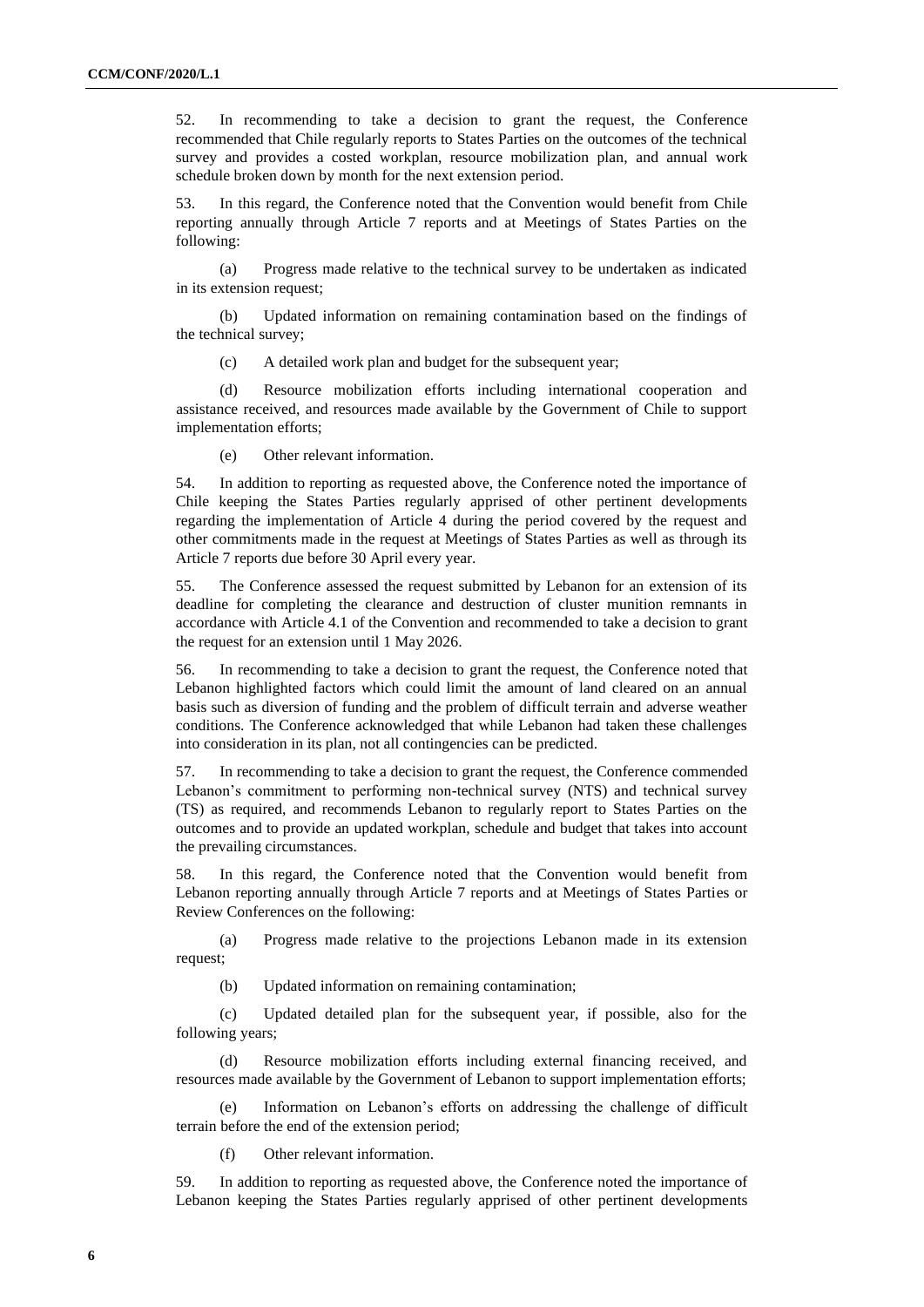regarding the implementation of Article 4 during the period covered by the request and other commitments made in the request at Meetings of States Parties or Review Conferences as well as through its Article 7 reports due before 30 April every year.

60. The Conference expressed appreciation for the efforts undertaken by Spain and Mexico as the Coordinators on Victim Assistance, in taking forward this work which had, inter alia, resulted in the establishment of a National Focal Point Database as a platform for national focal points to exchange lessons learnt and good practices in the implementation of their article 5 obligations.

61. The Conference also commended the efforts of Montenegro and the Netherlands, as the Coordinators on Cooperation and Assistance, for their work in enhancing partnerships between States Parties in need of assistance and those States and other partners in a position to provide the required assistance.

62. Acknowledging that initial and annual national reporting is a critical obligation under article 7 of the Convention in its role as a key instrument of measuring implementation, the Conference took note that in 2019 all four States Parties with initial reporting deadlines (Gambia Namibia, Philippines and Sri Lanka) had submitted their initial transparency reports on time. Additionally, during the same period the number of overdue initial transparency reports had reduced from 13 in 2018 to 7 in 2020. The Conference thanked Iraq, in its capacity as Coordinator on Transparency Measures, for the intensive work throughout the year that had led to such positive results.

63. Recalling the importance for States Parties to comply with the provisions of Article 9 of the Convention, the Conference expressed appreciation for the continued work done by New Zealand, in its capacity as Coordinator on National Implementation Measures over several years, which has led to a continuous increase in the number of States Parties reporting extensively on legal, administrative and other measures taken to implement the Convention.

64. Ms. Sheila N. Mweemba, Director of the ISU, presented the ISU budget and workplan for the period 2021-2025 (CCM/CONF/2020/2), and the ISU budget and workplan for 2021 (CCM/CONF/2020/3). The Conference approved the ISU budget and workplan for 2021. The Conference also recommended to take a decision to approve the ISU budget and workplan for the period 2021–2025.

65. Ms. Mweemba also presented the 2019 annual report of the ISU (CCM/CONF/2020/4). The Conference welcomed that the annual work plan had been implemented as approved and commended the consistent prudent use of the ISU Trust funds.

66. The Conference also agreed that the 2022 ISU budget and work plan would be submitted sixty days prior to the Tenth Meeting of States Parties and that the Director of the ISU would continue to submit reports on the work undertaken by the ISU annually.

67. The Conference also took note of the presentation of the document entitled "Elements for the decision on the Convention's machinery" (CCM/CONF/2020/CRP.1) submitted by the President, understanding that the document does not prejudge the substantive decisions to be taken on this matter in the second part of the Conference.

68. The Conference reaffirmed the importance of the principle of multilingualism and of its respect and resolved to take this discussion further during its second part on 4 and 5 February 2021.

69. On 27 November 2020, Ms. Mercogliano, Secretary of the Conference, presented the financial status of the Convention. Ms. Mercogliano informed States Parties of the level of arrears and current financial status of the Convention, recalling that this information is also available on the financial dashboard on the financial website of the United Nations Office for Disarmament Affairs in Geneva.

70. In this context, the Conference took note of the presentation of the document entitled "Elements for the decision on measures to address the financial predictability and sustainability of United Nations assessed contributions" (CCM/CONF/2020/CRP.2)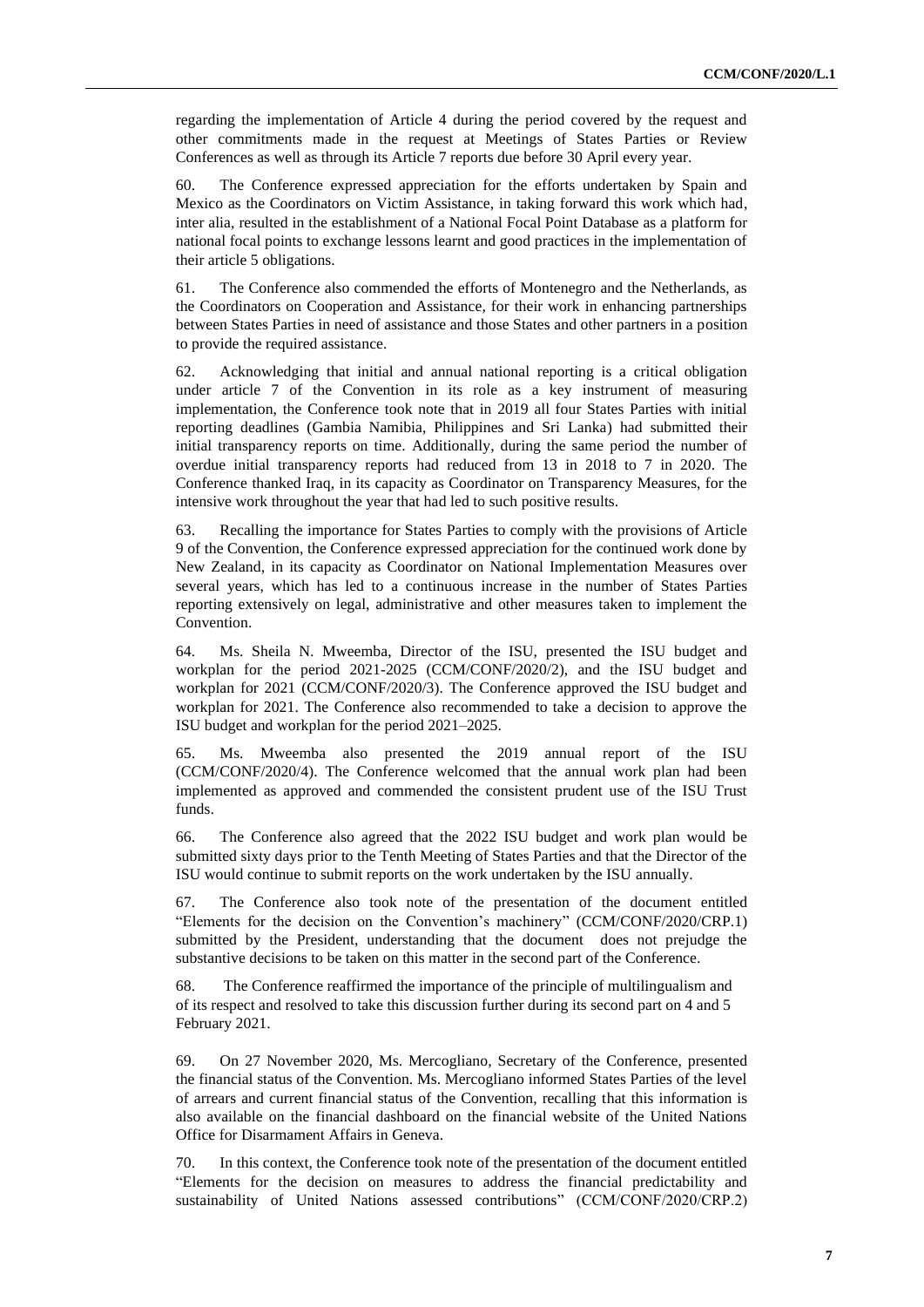submitted by the President, in accordance with the recommendations of the Ninth Meeting of States Parties to conduct consultations on "Possible measures to address financial predictability and sustainability of the Convention on Cluster Munitions", understanding that the document does not prejudge the substantive discussion to be taken on that matter in the second part of the Conference.

71. The Conference also approved the estimated costs of the Tenth Meeting of States Parties as contained in document CCM/CONF/2020/WP.2.

72. At its ninth plenary meeting, on 27 November 2020, the Review Conference adopted its interim final report, as contained in CCM/CONF/2020/CRP.8/Rev.1, as orally amended, to be issued as document CCM/CONF/2020/L.1.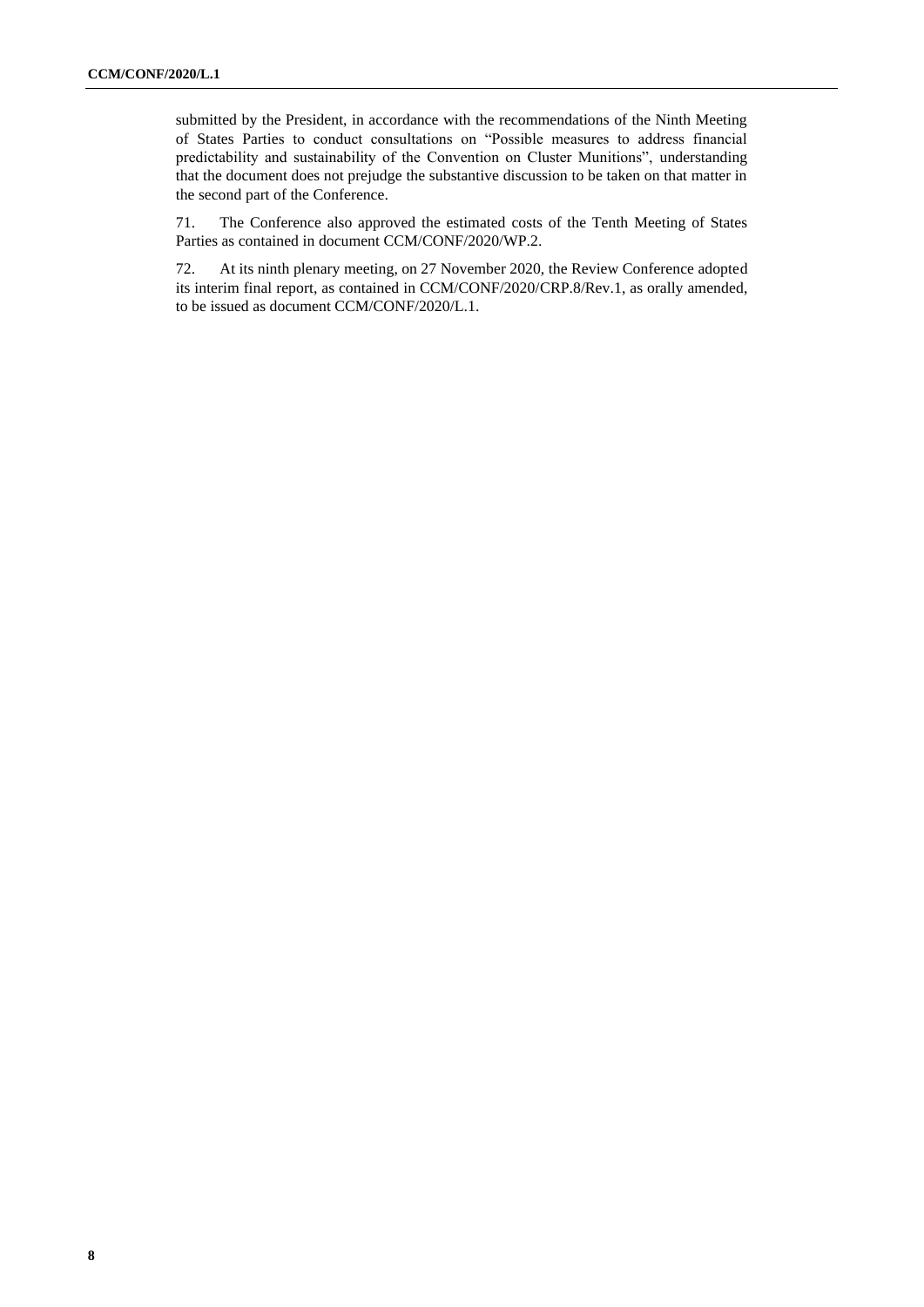#### **Annex**

### **List of documents submitted to the first part of the Second Review Conference of the States Parties of the Convention on Cluster Munitions**

| Symbol                  | Title                                                                                                                                   |
|-------------------------|-----------------------------------------------------------------------------------------------------------------------------------------|
| CCM/CONF/2020/1         | Provisional Agenda for the Second Review<br>Conference                                                                                  |
| <b>CCM/CONF/2020/2</b>  | Convention on Cluster Munitions Implementation<br>Support Unit 2021-2025 Work Plan and Budget                                           |
| CCM/CONF/2020/3         | Convention on Cluster Munitions Implementation<br>Support Unit 2021 Work Plan and Budget                                                |
| CCM/CONF/2020/4         | Implementation Support Unit 2019 Annual Report                                                                                          |
| CCM/CONF/2020/5         | Analysis of Bulgaria's request of deadline<br>extension under Article 3 of the Convention on<br><b>Cluster Munitions</b>                |
| CCM/CONF/2020/6         | Analysis of Peru's request of deadline extension<br>under Article 3 of the Convention on Cluster<br>Munitions                           |
| CCM/CONF/2020/7         | Analysis of Lebanon's request of deadline<br>extension under Article 4 of the Convention on<br><b>Cluster Munitions</b>                 |
| CCM/CONF/2020/8         | Analysis of Chile's request of deadline extension<br>under Article 4 of the Convention on Cluster<br><b>Munitions</b>                   |
| CCM/CONF/2020/9         | Estimated costs of the Tenth Meeting of States<br>Parties of the Convention on Cluster Munitions                                        |
| <b>CCM/CONF/2020/10</b> | Reflections and options regarding the Convention's<br>machinery                                                                         |
| <b>CCM/CONF/2020/11</b> | Elements on possible measures to address the<br>financial predictability and sustainability of United<br>Nations assessed contributions |
| <b>CCM/CONF/2020/12</b> | Ways Forward on Universalization of the<br><b>Convention on Cluster Munitions</b>                                                       |
| CCM/CONF/2020/13        | Review Document of the Dubrovnik Action Plan                                                                                            |
| <b>CCM/CONF/2020/14</b> | Informal draft — Lausanne Action Plan                                                                                                   |
| <b>CCM/CONF/2020/15</b> | Analysis of Bosnia and Herzegovina's request of<br>deadline extension under Article 4 of the<br><b>Convention on Cluster Munitions</b>  |
| <b>CCM/CONF/2020/16</b> | Provisional programme of work for 25-27<br>November 2020                                                                                |
| CCM/CONF/2020/L.1       | Interim report of the Second Review Conference                                                                                          |